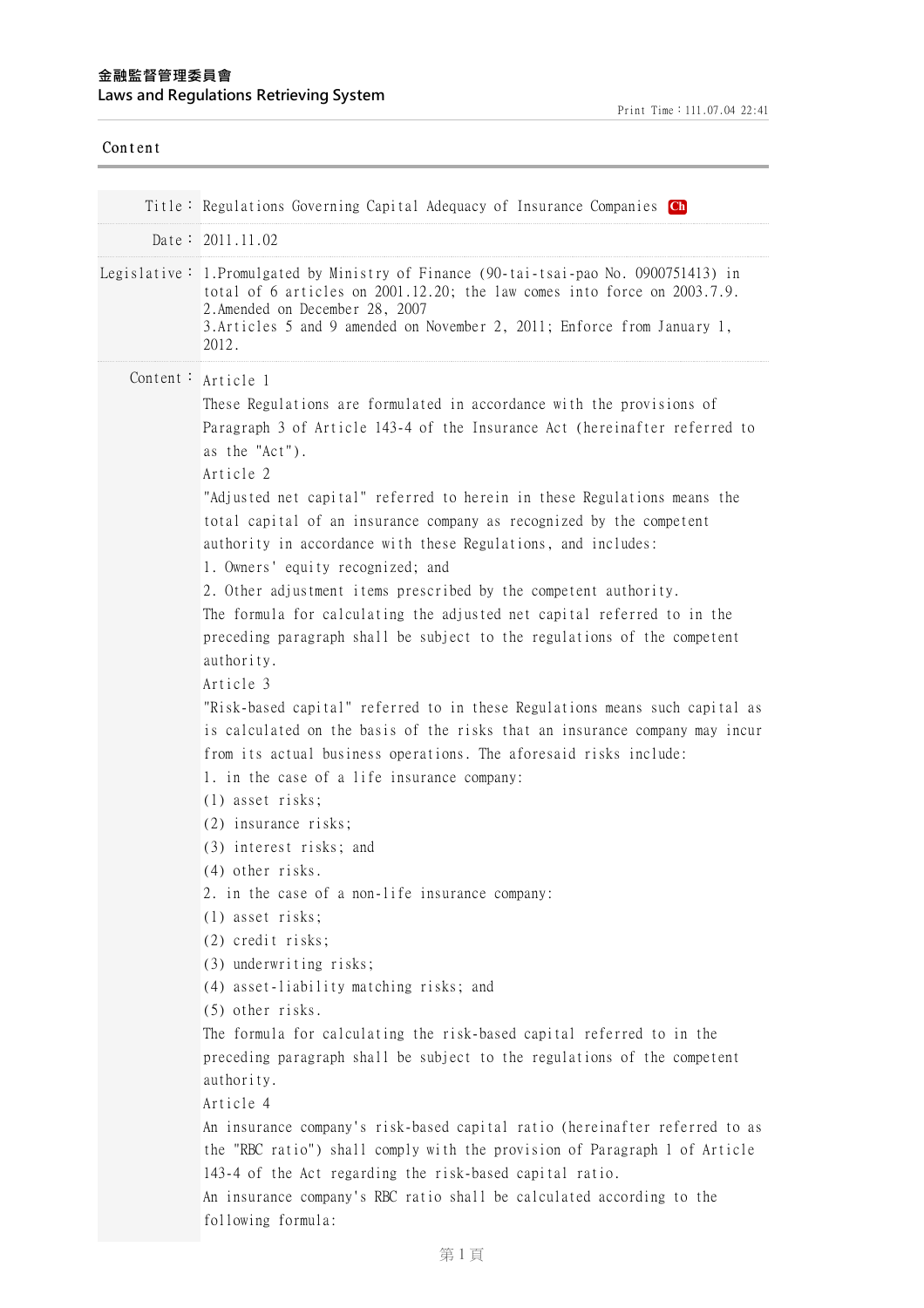RBC ratio = (adjusted net capital / risk-based capital) X 100% Article 5

An insurance company shall file a RBC Ratio Report to the competent authority in according with the following provisions:

1. Within three months after the end of each fiscal year, the insurance company shall file a RBC Ratio Report audited by a certified public accountant and with the computation sheet and relevant information set forth therein; and

2. Within two months after the end of each half of each fiscal year, the insurance company shall file a RBC Ratio Report reviewed by a certified public accountant and with the computation sheet and relevant information set forth therein.

If necessary, the competent authority may require an insurance company to report its RBC ratio with the relevant information submitted for reference. The provisions of Paragraph 1 are not applicable to such insurance company as has been taken over by the competent authority pursuant to laws. Article 6

Where the RBC ratio of an insurance company is lower than 200% or the minimum ratio prescribed by the competent authority, the insurance company shall not buy back its shock shares and distribute the net profit of the year for which the RBC Ratio Report is filed.

For an insurance company with its RBC ratio between 150% and 200%, the competent authority may adopt any or all of the following measures:

1. To order the insurance company and the responsible person thereof to increase the capital or put forward other financial business improvement proposals within the specified period, where the insurance company fails to submit a capital increase or financial business improvement proposals or fails to implement of proposals submitted, the competent authority may take such supervision measures as are provided in Subparagraph 3;

2. To order the insurance company to cease selling insurance products or restrict it to launch new insurance products;

3. To restrict the scope of fund using or take other necessary measures; and

4. To restrict the remuneration, bonus, stock options, or other payments of similar properties to the responsible person of the insurance company. Where the RBC ratio of the insurance company is lower than 150%, the competent authority may, besides the measures set forth in the preceding Paragraph, take any or all of the following measures according to the circumstances:

1. To dismiss the directors (governors) and/or supervisor of the insurance company, and inform the authority in charge of company registration to cancel the registration of the insurance company;

2. To suspend the directors (governors) and/or supervisor from exercising their duties within a certain period;

3. To require the insurance company to obtain prior approval by the competent authority itself for acquisition or disposal of any specific assets;

4. To order the insurance company to dispose of the assets specified; 5. To restrict or forbid the insurance company to extend loans to or conduct other transactions with the interested parties thereof;